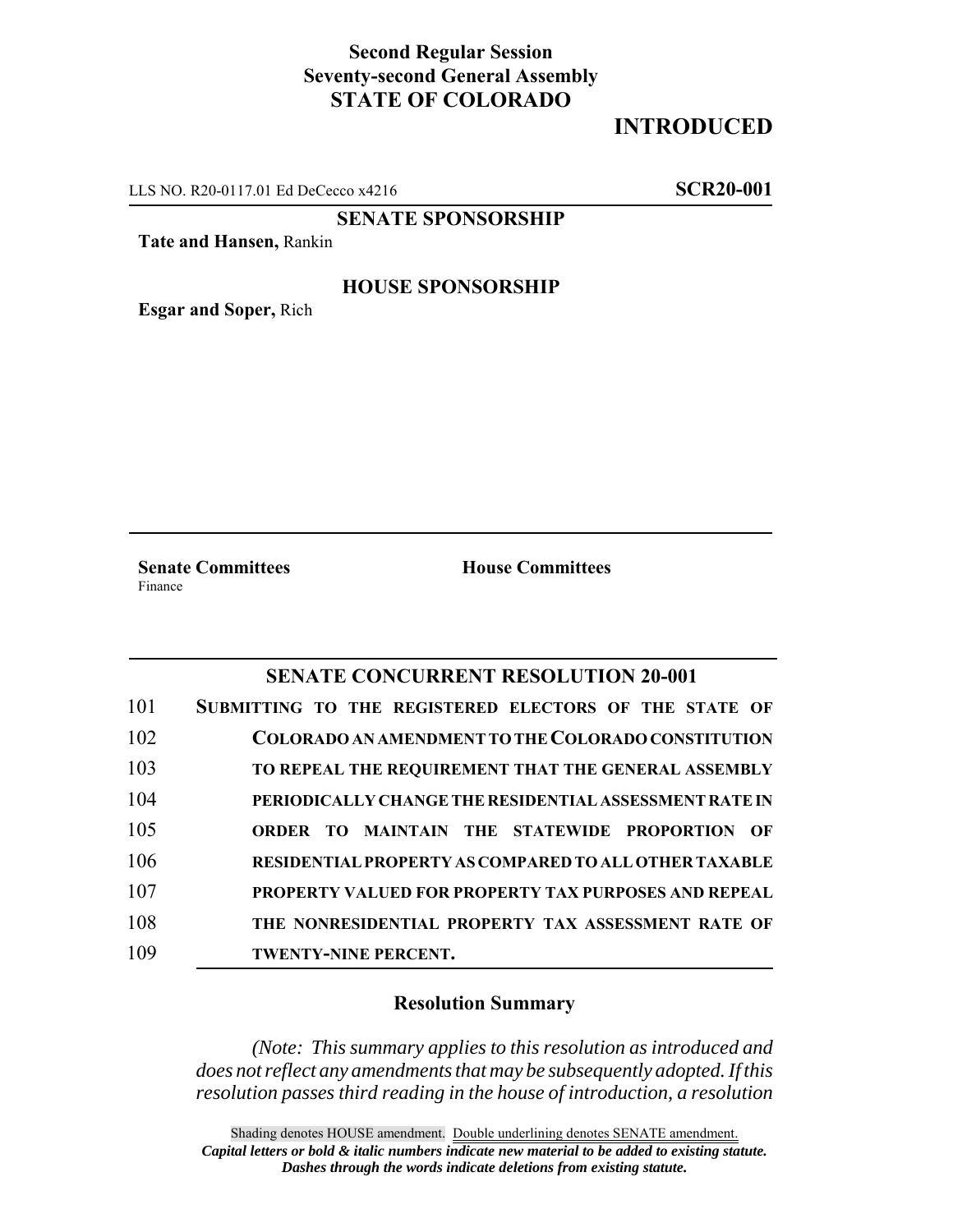*summary that applies to the reengrossed version of this resolution will be available at http://leg.colorado.gov/.)*

Property tax in Colorado is generally equal to the actual value of property multiplied by an assessment rate, and the resulting assessed value is multiplied by each applicable local government's mill levy. The assessment rate for residential real property is established by the general assembly in accordance with a provision of the state constitution that is commonly known as the "Gallagher Amendment" and is limited by section 20 of article X of the state constitution (TABOR). Under the Gallagher Amendment, there are 2 important classes of property for the purposes of determining the residential assessment rate: residential property and nonresidential property. The assessment rate for most nonresidential property is fixed in the state constitution at 29%. The residential assessment rate was initially set at 21%, but the rate has been adjusted prior to each 2-year reassessment cycle to keep the percentage of aggregate statewide assessed value attributable to residential property the same as it was in the year immediately preceding the new reassessment cycle. Currently, the residential assessment rate is 7.15%.

The concurrent resolution repeals the Gallagher Amendment so that the general assembly will no longer be required to establish the residential assessment rate based on the formula expressed in the Gallagher Amendment. The resolution also repeals the reference to the residential rate of 21%, which last applied in 1986, prior to the first adjustment required by the Gallagher Amendment. Finally, the resolution repeals the 29% assessment rate that applies for all nonresidential property, excluding producing mines and lands or leaseholds producing oil or gas.

- 4 **SECTION 1.** At the election held on November 3, 2020, the 5 secretary of state shall submit to the registered electors of the state the 6 ballot title set forth in section 2 for the following amendment to the state 7 constitution:
- 8 In the constitution of the state of Colorado, section 3 of article X, 9 **amend** (1)(b) as follows:

<sup>1</sup> *Be It Resolved by the Senate of the Seventy-second General* 2 *Assembly of the State of Colorado, the House of Representatives* 3 *concurring herein:*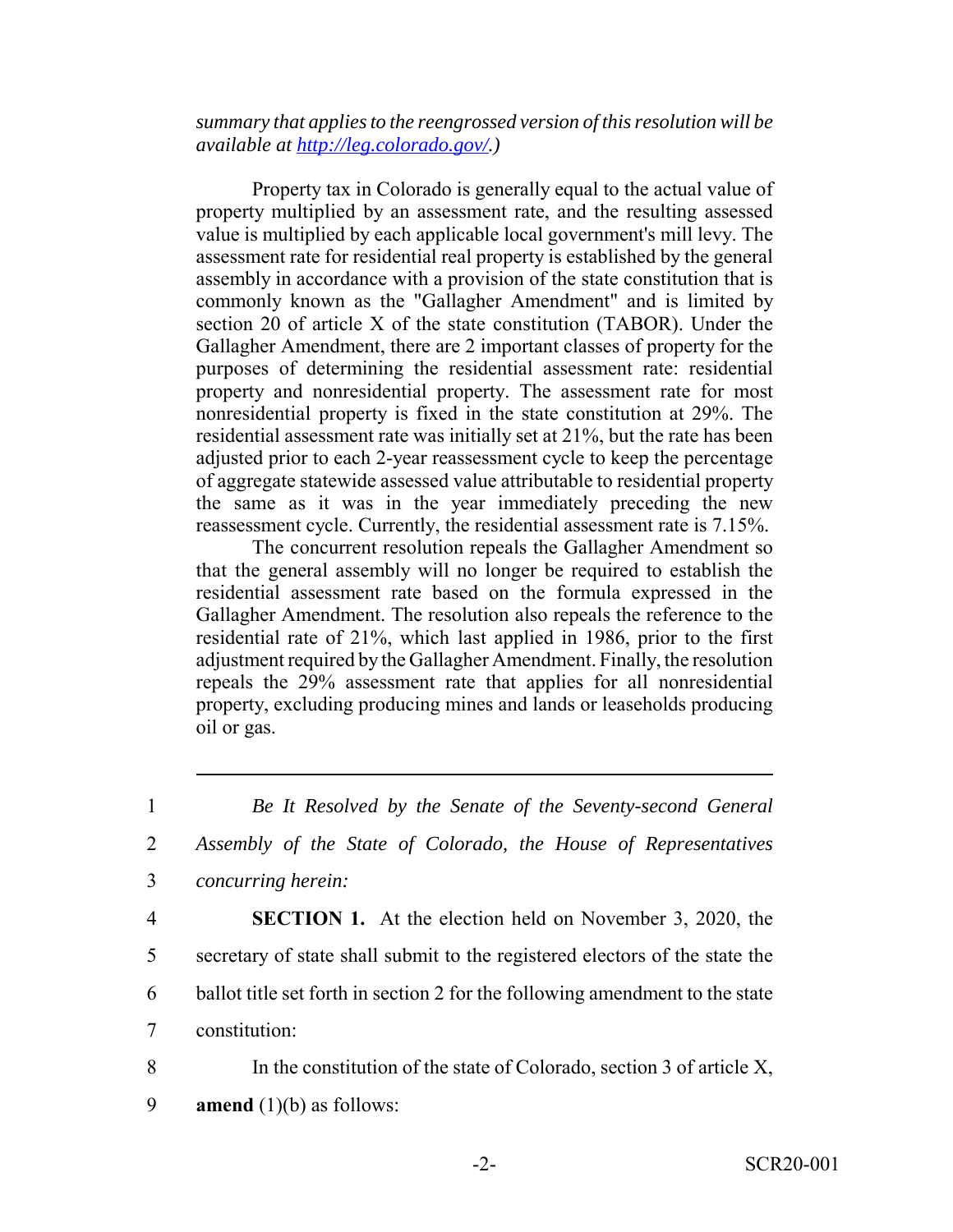1 **Section 3. Uniform taxation - exemptions.** (1) (b) Residential 2 real property, which shall include all residential dwelling units and the 3 land, as defined by law, on which such units are located, and mobile 4 home parks, but shall not include hotels and motels, shall be valued for 5 assessment. at twenty-one percent of its actual value. For the property tax 6 year commencing January 1, 1985, the general assembly shall determine 7 the percentage of the aggregate statewide valuation for assessment which 8 is attributable to residential real property. For each subsequent year, the 9 general assembly shall again determine the percentage of the aggregate 10 statewide valuation for assessment which is attributable to each class of 11 taxable property, after adding in the increased valuation for assessment 12 attributable to new construction and to increased volume of mineral and 13 oil and gas production. For each year in which there is a change in the 14 level of value used in determining actual value, the general assembly shall 15 adjust the ratio of valuation for assessment for residential real property 16 which is set forth in this paragraph (b) as is necessary to insure that the 17 percentage of the aggregate statewide valuation for assessment which is 18 attributable to residential real property shall remain the same as it was in 19 the year immediately preceding the year in which such change occurs. 20 Such adjusted ratio shall be the ratio of valuation for assessment for 21 residential real property for those years for which such new level of value 22 is used. In determining the adjustment to be made in the ratio of valuation 23 for assessment for residential real property, the aggregate statewide 24 valuation for assessment that is attributable to residential real property 25 shall be calculated as if the full actual value of all owner-occupied 26 primary residences that are partially exempt from taxation pursuant to 27 section 3.5 of this article was subject to taxation. All other taxable